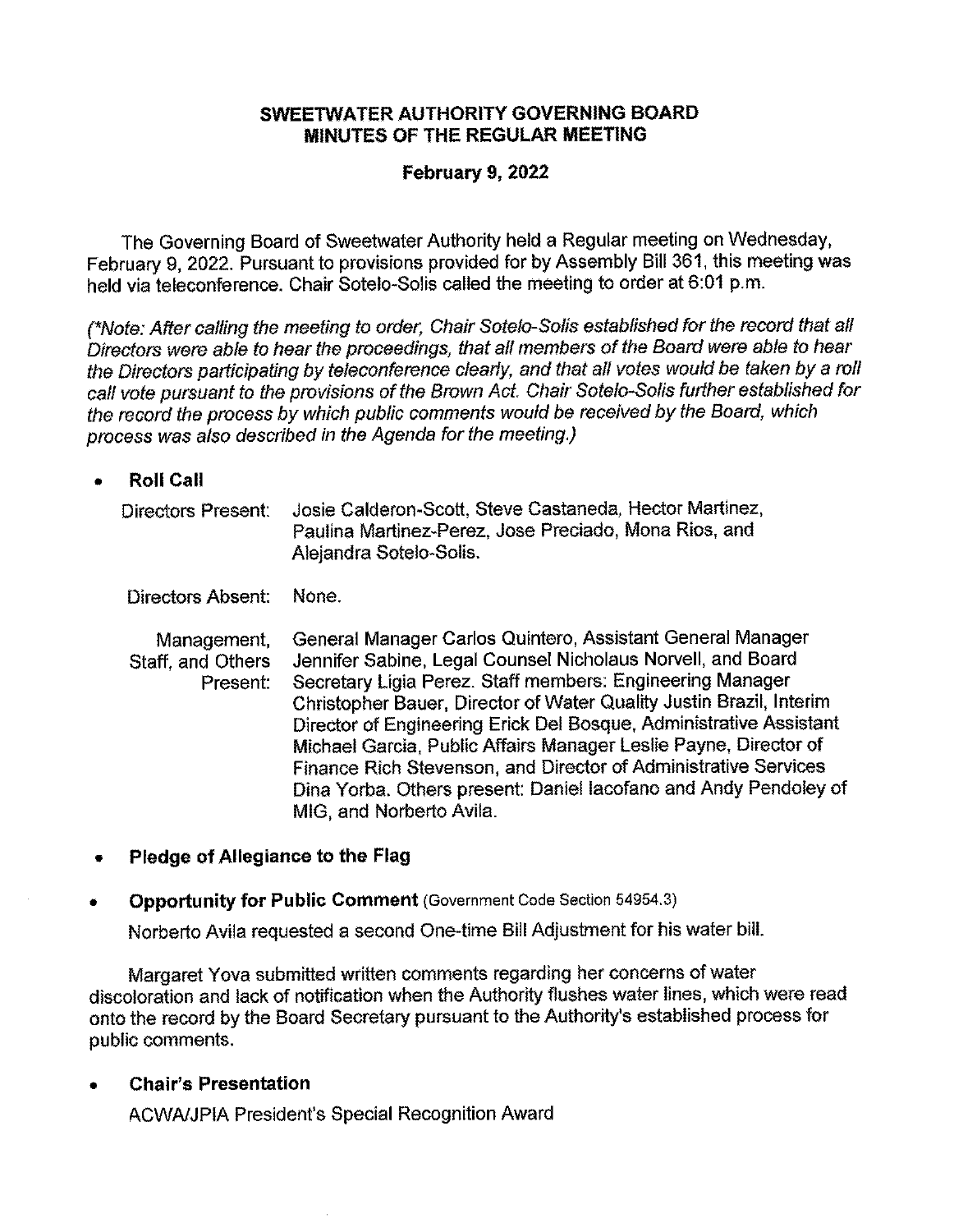# **ACTION CALENDAR AGENDA**

1. Items to be Added, Withdrawn, or Reordered on the Agenda

General Manager Quintero requested Agenda Item 13. B. be reordered before item number 8.

**Director Castaneda made a motion, seconded by Director Martinez,** that the Governing Board reorder item 13. B to be addressed before item number 8. **The motion carried unanimously.** 

2. Approval of Minutes - Regular Board Meeting of January 26, 2022

**Director Rios made a motion, seconded by Vice Chair Martinez-Perez,** that the Governing Board approve the minutes of the Regular Board meeting of January 26. 2022. **The motion carried unanimously.** 

### **Consent Calendar Items**

Director Calderon-Scott pulled Item 7 for discussion.

**Director Preciado made a motion, seconded by Director Rios,** that the Governing Board approve the consent calendar items 3 through 6. **The motion carried unanimously.** 

3. Findings to Continue Holding Remote/Teleconference Meetings Pursuant to Assembly Bill 361

Recommendation: Make the following findings: 1) The Governor-declared COVID-19 State of Emergency remains in effect and the Board has reconsidered the circumstances of the COVID-19 State of Emergency; 2) State or local officials continue to impose or recommend measures to promote social distancing; and 3) For the next thirty (30) days, the meetings of the Board, its committees, and any other Authority legislative bodies including the Citizens Advisory Committee, shall be held pursuant to the provisions of Government Code section 54953(e), allowing legislative body members and members of the public to participate in meetings remotely in accordance with that section.

- 4. Consideration to Approve Change Order No. 2 with Ortiz Corporation under the FY 2020-21 Pipeline Replacement Program and Douglas Street Interconnection Improvements (Engineering, Capital, and Development Services Committee Meeting of 1/31/22) Recommendation: Approve Change Order No. 2 with Ortiz Corporation of National City, CA, in the amount of \$51,881.71, increasing the total contract amount of \$1,625,832.98, and authorize the General Manager to execute the Change Order
- 5. Consideration of Second One-time Adjustment to Customer Water Bill Ahmad Esmailpour (Finance and Administration Committee Meeting of 1/31/22) Recommendation: Deny the request for a second one-time adjustment and allow Mr. Esmailpour an extended payment plan to pay the balance of \$3,954.42.
- 6. Consideration of One-time Adjustment for Customer Water Bill Dan Eskew (Finance and Administration Committee Meeting of 1/31/22)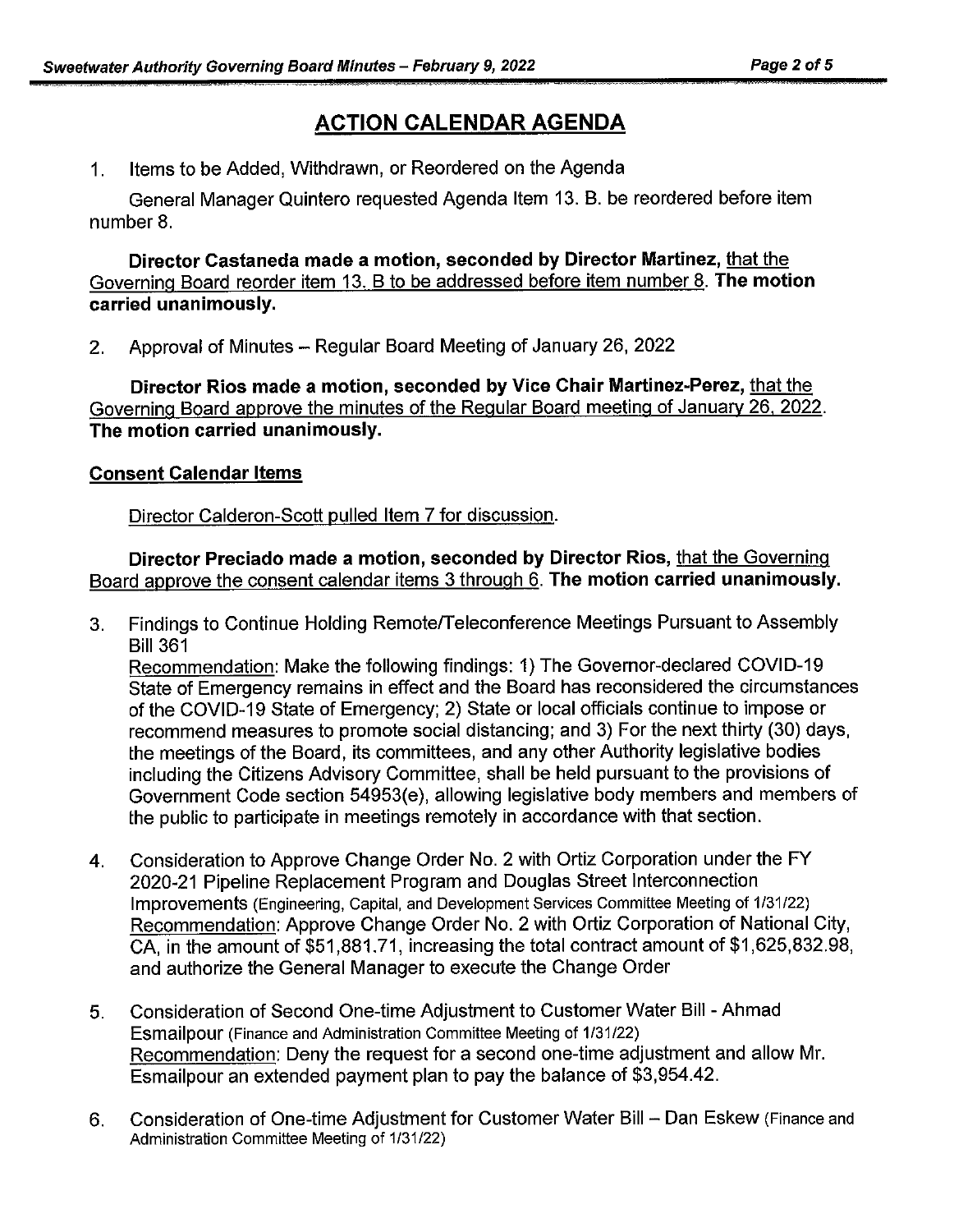Recommendation: Approve a one-time adjustment in the amount of \$1,675.07 to the account of Dan Eskew.

## **ITEM PULLED FROM CONSENT CALENDAR**

7. Review of Board Policies and Procedures (Policies 510 through 516 and 518 through 520) (Finance and Administration Committee Meeting of 1/31/22) Recommendation: Approve the recommended changes as presented.

**Director Preciado made a motion, seconded by Director Calderon-Scott,** that the Governing Board approve the recommended changes as presented: with direction to discuss potential changes to Policy 518 at a future Board meeting. **The motion carried unanimously.** 

#### **Action and Discussion Items**

13. B. Consideration of Draft 2022 Strategic Plan for Review and Comments

**Director Preciado made a motion, seconded by Director Rios,** that the Governing Board direct staff to bring back modifications incorporating Board feedback at the February 23, 2022 Board meeting. **The motion carried unanimously.** 

8. Strategic Plan Reporting - Mid-Year Detailed Work Plan Status Report (Information Item) (Finance and Administration Committee Meeting of 1/19/22; Water Quality and Distribution Committee Meeting of 1/19/22; and Engineering, Capital, and Development Services Committee Meeting of 1/31/22) Recommendation: No action was required by the Governing Board.

No action was required by the Governing Board.

9 Request for Remote Services - 2811-2824 C Avenue, National City (Engineering, Capital, and Development Services Committee Meeting of 1/31/22) Recommendation: Approve the remote services request, with costs to be paid in full by Bartizan Investments, LLC.

**Director Preciado made a motion, seconded by Director Rios,** that the Governing Board approve the remote services request. with costs to be paid in full by Bartizan Investments. LLC. **The motion carried unanimously.** 

1 0. Comparison of Recommended Expenditures between the 2015 and 2020 Water Distribution System Master Plans and Evaluation of Satellite-Based Leak Detection Data (Information Item) (Engineering, Capital, and Development Services Committee Meeting of 1/31/22) Recommendation: No action was required by the Governing Board.

No action was required by the Governing Board.

11. FY 2021-22 Mid-year Budget Review and Arrearage Status (Information Item) (Finance and Administration Committee Meeting of 1/31/22) Recommendation: No action was required by the Governing Board.

No action was required by the Governing Board.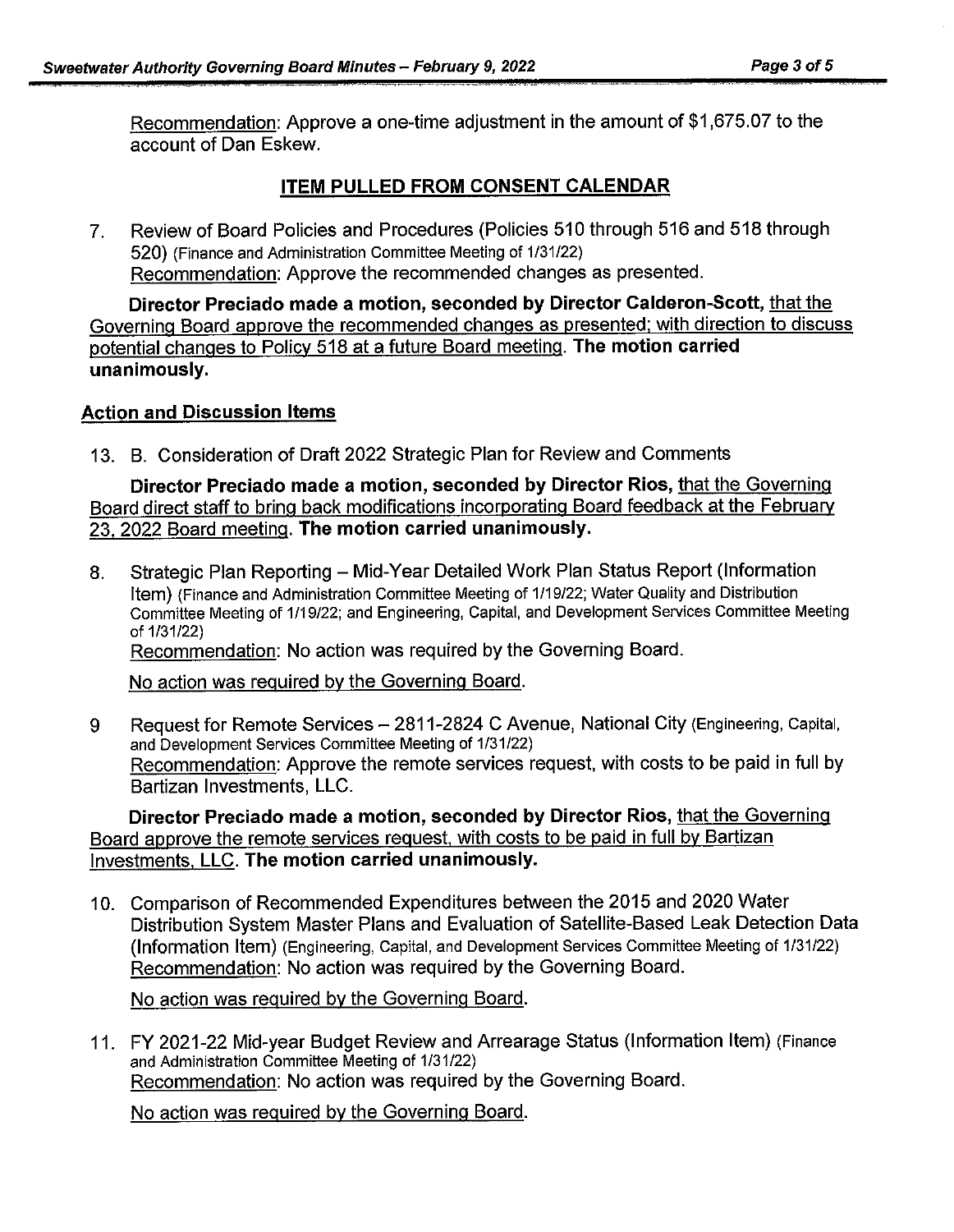12. FY 2021-22 Water Supply Assumptions Status Update (Information Item) (Finance and Administration Committee Meeting of 1/31/22) Recommendation: No action was required by the Governing Board.

No action was required by the Governing Board.

- 13. New Business
	- A. Consideration to Adopt Resolution 22-01 Recognizing the Cesar Chavez and Martin Luther King Jr. Holidays

**Upon a motion by Director Rios, seconded by Vice Chair Martinez-Perez,** the following resolution was adopted:

#### **RESOLUTION 22-01**

#### **RESOLUTION OF THE GOVERNING BOARD OF SWEETWATER AUTHORITY RECOGNIZING THE CESAR CHAVEZ AND MARTIN LUTHER KING JR. HOLIDAYS**

was passed and adopted by the following vote to wit:

Ayes: Directors Calderon-Scott, Castaneda, Martinez, Martinez-Perez, Preciado, Rios, and Sotelo-Solis

Noes: None

Absent: None

Abstain: None

- 14. Approval of Directors' Attendance at Meetings and Future Agenda Items
	- A. Per diem approval for Director Sotelo-Solis' participation at the legislative meeting with Assemblymember Voepel - January 25, 2022
	- B. Per diem approval for Director Sotelo-Solis' participation at the legislative meeting with Assemblymember Weber - January 26, 2022
	- C. California Special Districts Association San Diego Chapter Quarterly Virtual Meeting -Thursday, February 17, 2022 at 5:30 p.m.: "Priorities as it Relates to Special Districts"

**Director Preciado made a motion, seconded by Director Castaneda,** that the Governing Board approve items 14.A. and 14.B. **The motion carried unanimously.** 

# **REPORTS AND INFORMATIONAL ITEMS**

- 15. COVID-19 Pandemic Delayed Revenue Balance Dashboard
- 16. Committee Minutes
- 17. Report of Legal Counsel

There was none.